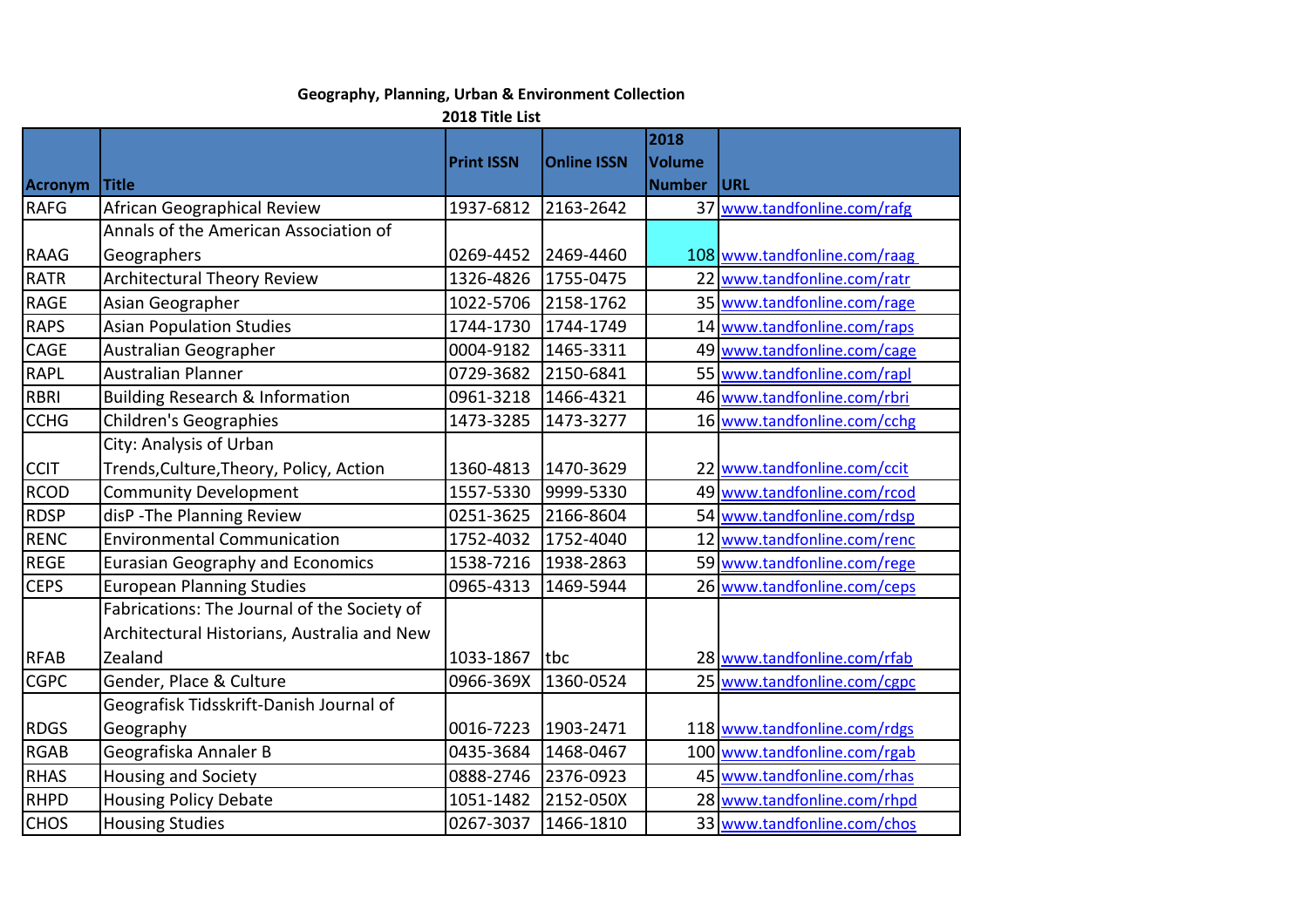| SHOU        | Housing, Theory & Society                       | 1403-6096 | 1651-2278  | 35 www.tandfonline.com/shou  |
|-------------|-------------------------------------------------|-----------|------------|------------------------------|
|             | <b>International Journal of Architectural</b>   |           |            |                              |
|             | Heritage: Conservation, Analysis, and           |           |            |                              |
| <b>UARC</b> | Restoration                                     | 1558-3058 | 1558-3066  | 12 www.tandfonline.com/uarc  |
|             | <b>International Journal of Construction</b>    |           |            |                              |
| <b>UICE</b> | <b>Education and Research</b>                   | 1557-8771 | 1550-3984  | 14 www.tandfonline.com/uice  |
|             | <b>International Journal of Environmental</b>   |           |            |                              |
| <b>GENV</b> | <b>Studies</b>                                  | 0020-7233 | 1029-0400  | 75 www.tandfonline.com/genv  |
| <b>REUJ</b> | International Journal of Housing Policy         | 1461-6718 | 1473-3269  | 18 www.tandfonline.com/reuj  |
|             | <b>International Journal of Sustainable</b>     |           |            |                              |
| <b>TSDW</b> | Development & World Ecology                     | 1350-4509 | 1745-2627  | 25 www.tandfonline.com/tsdw  |
| <b>RJUS</b> | <b>International Journal of Urban Sciences</b>  | 1226-5934 | <b>TBC</b> | 22 www.tandfonline.com/rjus  |
|             | International Journal of Urban Sustainable      |           |            |                              |
| <b>TJUE</b> | Development                                     | 1946-3138 | 1946-3146  | 10 www.tandfonline.com/tjue  |
|             |                                                 |           |            |                              |
| <b>CIJW</b> | <b>International Journal of Water Resources</b> | 0790-0627 | 1360-0648  | 34 www.tandfonline.com/cijw  |
| <b>CIPS</b> | <b>International Planning Studies</b>           | 1356-3475 | 1469-9265  | 23 www.tandfonline.com/cips  |
|             | International Research in Geographical and      |           |            |                              |
| <b>RGEE</b> | <b>Environmental Education</b>                  | 1038-2046 | 1747-7611  | 27 www.tandfonline.com/rgee  |
| <b>RACO</b> | Journal of Architectural Conservation           | 1355-6207 | 2326-6384  | 24 www.tandfonline.com/raco  |
| <b>RJAE</b> | Journal of Architectural Education              | 1046-4883 | 1531-314x  | 72 www.tandfonline.com/rjae  |
| <b>RJBS</b> | Journal of Borderlands Studies                  | 0886-5655 | 2159-1229  | 33 www.tandfonline.com/ribs  |
| <b>RJCG</b> | Journal of Cultural Geography                   | 0887-3631 | 1940-6320  | 35 www.tandfonline.com/rjcg  |
|             | Journal of Environmental Planning and           |           |            |                              |
| <b>CJEP</b> | Management                                      | 0964-0568 | 1360-0559  | 61 www.tandfonline.com/cjep  |
|             |                                                 |           |            |                              |
| <b>CJOE</b> | Journal of Environmental Policy & Planning      | 1523-908X | 1522-7200  | 20 www.tandfonline.com/cjoe  |
| <b>RJOG</b> | Journal of Geography                            | 0025-1341 | 1752-6868  | 117 www.tandfonline.com/rjog |
|             |                                                 |           |            |                              |
| <b>CJGH</b> | Journal of Geography in Higher Education        | 0309-8265 | 1466-1845  | 42 www.tandfonline.com/cjgh  |
| <b>WJHE</b> | Journal Of Housing For The Elderly              | 0276-3893 | 1540-353x  | 32 www.tandfonline.com/wjhe  |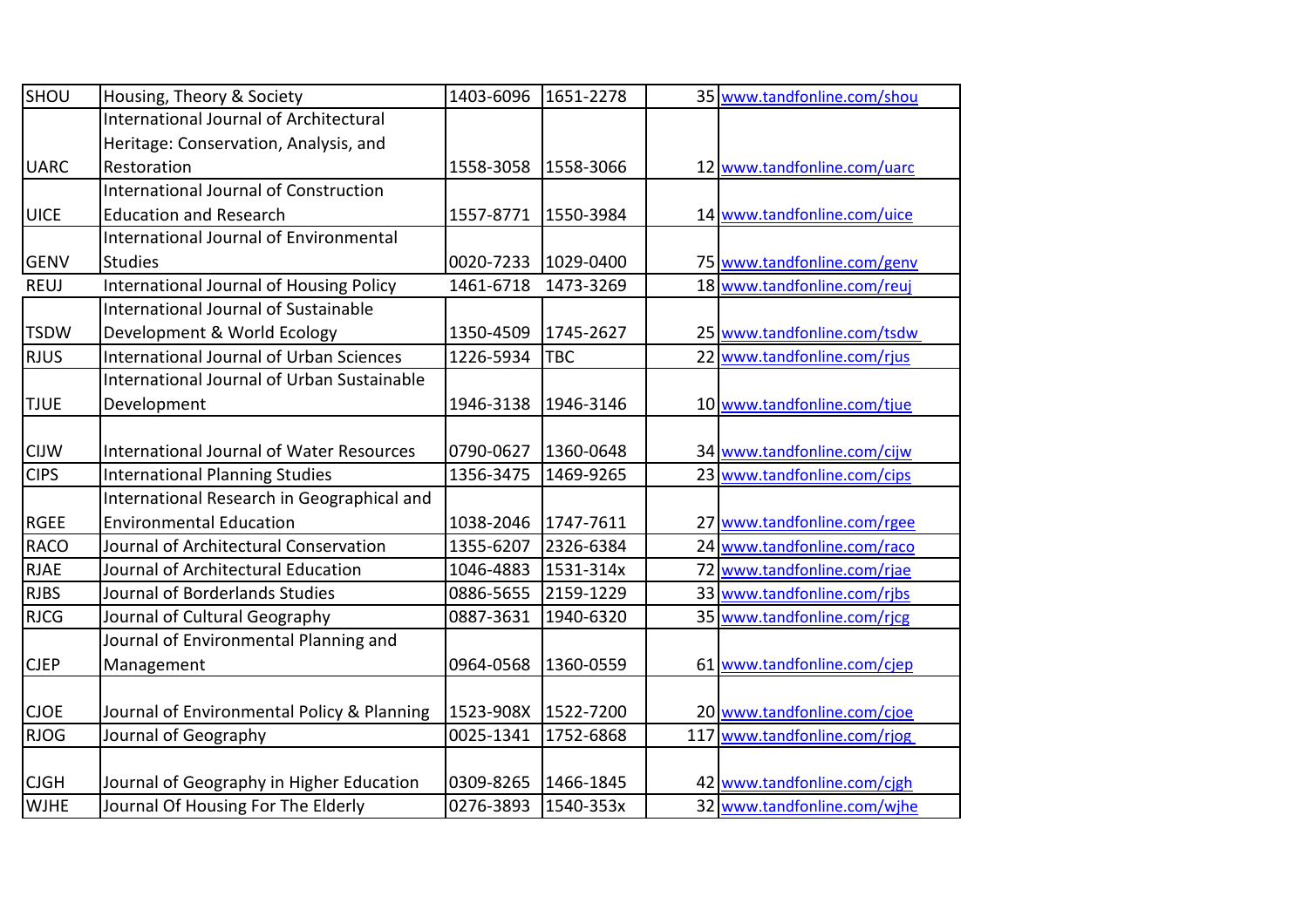| <b>RJLA</b> | Journal of Landscape Architecture                                                     | 1862-6033 | tbc       | 13 www.tandfonline.com/rjla  |
|-------------|---------------------------------------------------------------------------------------|-----------|-----------|------------------------------|
| <b>RJPR</b> | Journal of Property Research                                                          | 0959-9916 | 1466-4453 | 35 www.tandfonline.com/rjpr  |
|             | Journal of the American Planning                                                      |           |           |                              |
| <b>RJPA</b> | Association                                                                           | 0194-4363 | 1939-0130 | 84 www.tandfonline.com/rjpa  |
| <b>UJUA</b> | Journal of Urban Affairs                                                              | 0735-2166 | 1467-9906 | 40 www.tandfonline.com/ujua  |
| <b>CJUD</b> | Journal of Urban Design                                                               | 1357-4809 | 1469-9664 | 23 www.tandfonline.com/cjud  |
| <b>CJUT</b> | Journal of Urban Technology                                                           | 1063-0732 | 1466-1853 | 25 www.tandfonline.com/cjut  |
| <b>RJOU</b> | Journal of Urbanism: International Research<br>on Placemaking and Urban Sustainabilty | 1754-9175 | 1754-9183 | 11 www.tandfonline.com/rjou  |
| <b>CJWR</b> | Journal of Wine Research                                                              | 0957-1264 | 1469-9672 | 29 www.tandfonline.com/cjwr  |
| <b>RLSH</b> | Landscape History                                                                     | 0143-3768 | 2160-2506 | 39 www.tandfonline.com/rlsh  |
| <b>CLAR</b> | Landscape Research                                                                    | 0142-6397 | 1469-9710 | 43 www.tandfonline.com/clar  |
| <b>CLOE</b> | <b>Local Environment</b>                                                              | 1354-9839 | 1469-6711 | 23 www.tandfonline.com/cloe  |
| <b>GMPS</b> | <b>Mathematical Population Studies</b>                                                | 0889-8480 | 1547-724x | 25 www.tandfonline.com/gmps  |
| <b>RMOB</b> | <b>Mobilities</b>                                                                     | 1745-0101 | 1745-011x | 13 www.tandfonline.com/rmob  |
| <b>SGEO</b> | Norsk Geografisk Tidsskr                                                              | 0029-1951 | 1502-5292 | 72 www.tandfonline.com/sgeo  |
| <b>UODL</b> | Ocean Development & International Law                                                 | 0090-8320 | 1521-0642 | 49 www.tandfonline.com/uodl  |
| <b>RPRJ</b> | Pacific Rim Property Research Journal                                                 | 1444-5921 | 2201-6716 | 24 www.tandfonline.com/rprj  |
| <b>RPPE</b> | <b>Planning Perspectives</b>                                                          | 0266-5433 | 1466-4518 | 33 www.tandfonline.com/rppe  |
| <b>CPPR</b> | Planning Practice and Research                                                        | 0269-7459 | 1360-0583 | 33 www.tandfonline.com/cppr  |
| <b>RPTP</b> | Planning Theory & Practice                                                            | 1464-9357 | 1470-000X | 19 www.tandfonline.com/rptp  |
| <b>RPST</b> | <b>Population Studies</b>                                                             | 0032-4728 | 1477-4747 | 72 www.tandfonline.com/rpst  |
| <b>CRES</b> | <b>Regional Studies</b>                                                               | 0034-3404 | 1360-0591 | 51 www.tandfonline.com/cres  |
| <b>RSGJ</b> | <b>Scottish Geographical Journal</b>                                                  | 1470-2541 | 1751-665X | 134 www.tandfonline.com/rsgj |
| <b>RSCG</b> | Social & Cultural Geography                                                           | 1464-9365 | 1470-1197 | 19 www.tandfonline.com/rscg  |
| <b>RSAG</b> | South African Geographical Journal                                                    | 0373-6245 | 2151-2418 | 100 www.tandfonline.com/rsag |
| <b>CSPP</b> | Space and Polity                                                                      | 1356-2576 | 1470-1235 | 22 www.tandfonline.com/cspp  |
| <b>RGET</b> | The Geography Teacher                                                                 | 1933-8341 | 1752-6884 | 115 www.tandfonline.com/rget |
| <b>RJAR</b> | The Journal of Architecture                                                           | 1360-2365 | 1466-4410 | 23 www.tandfonline.com/rjar  |